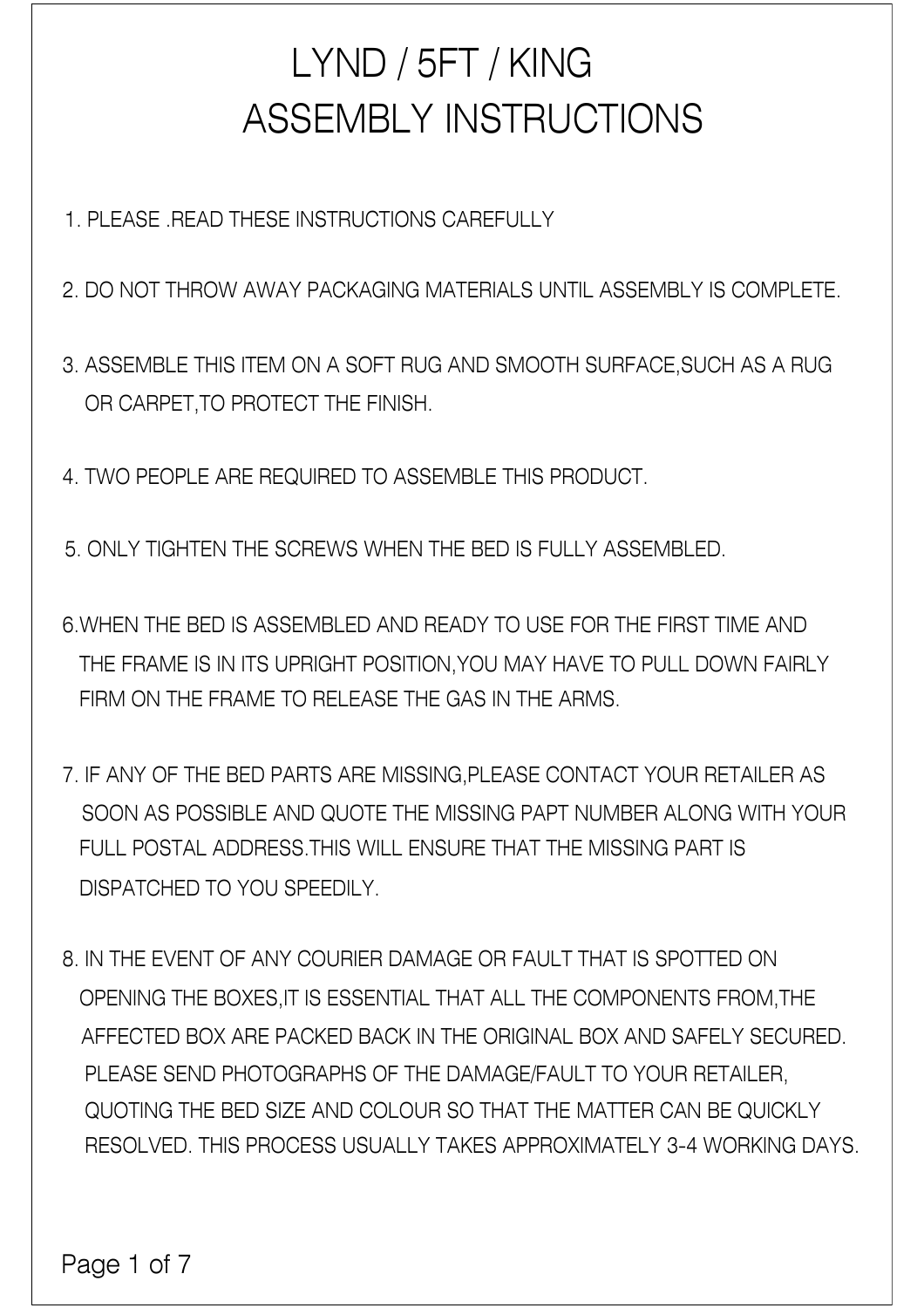

Page 2 of 7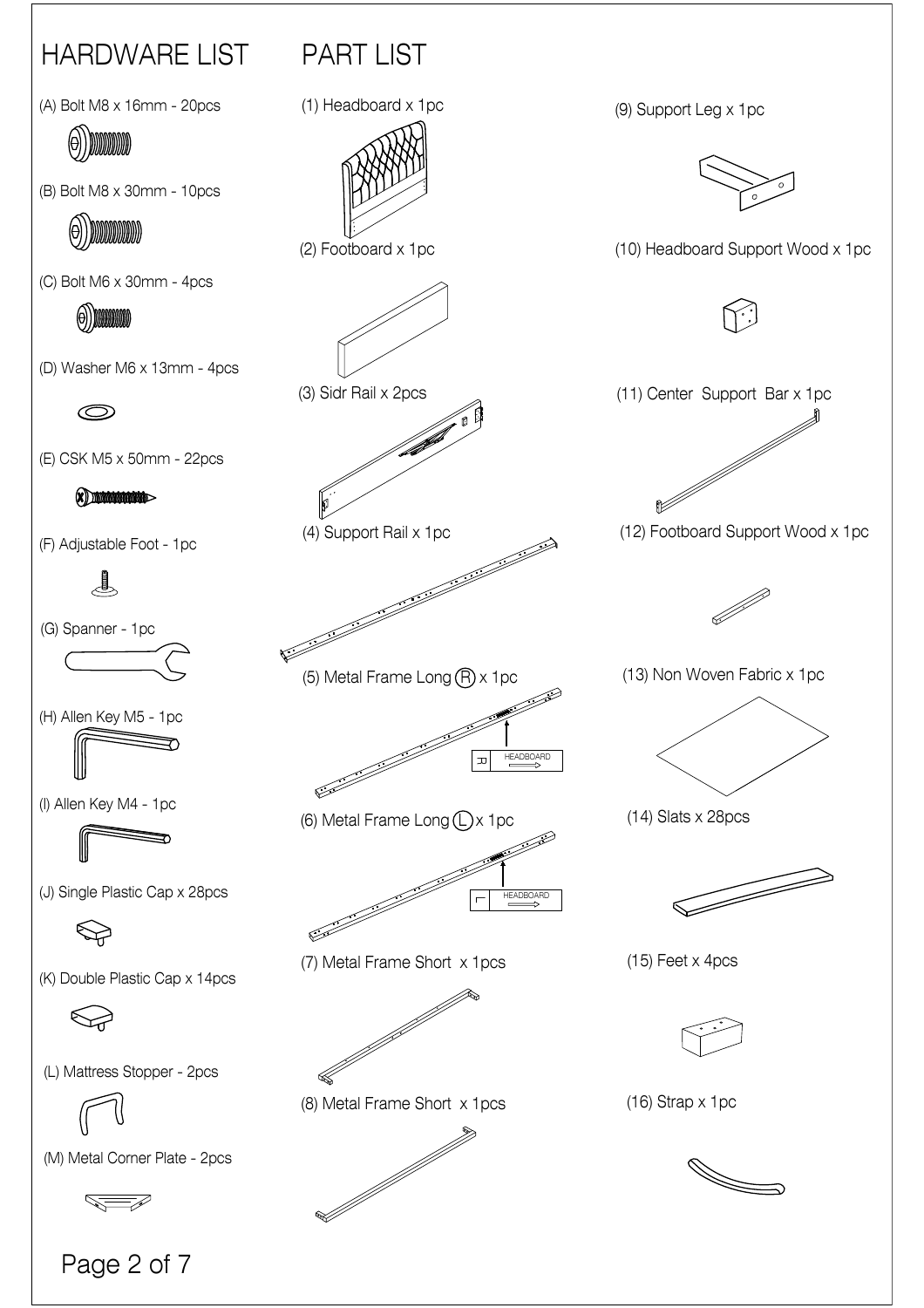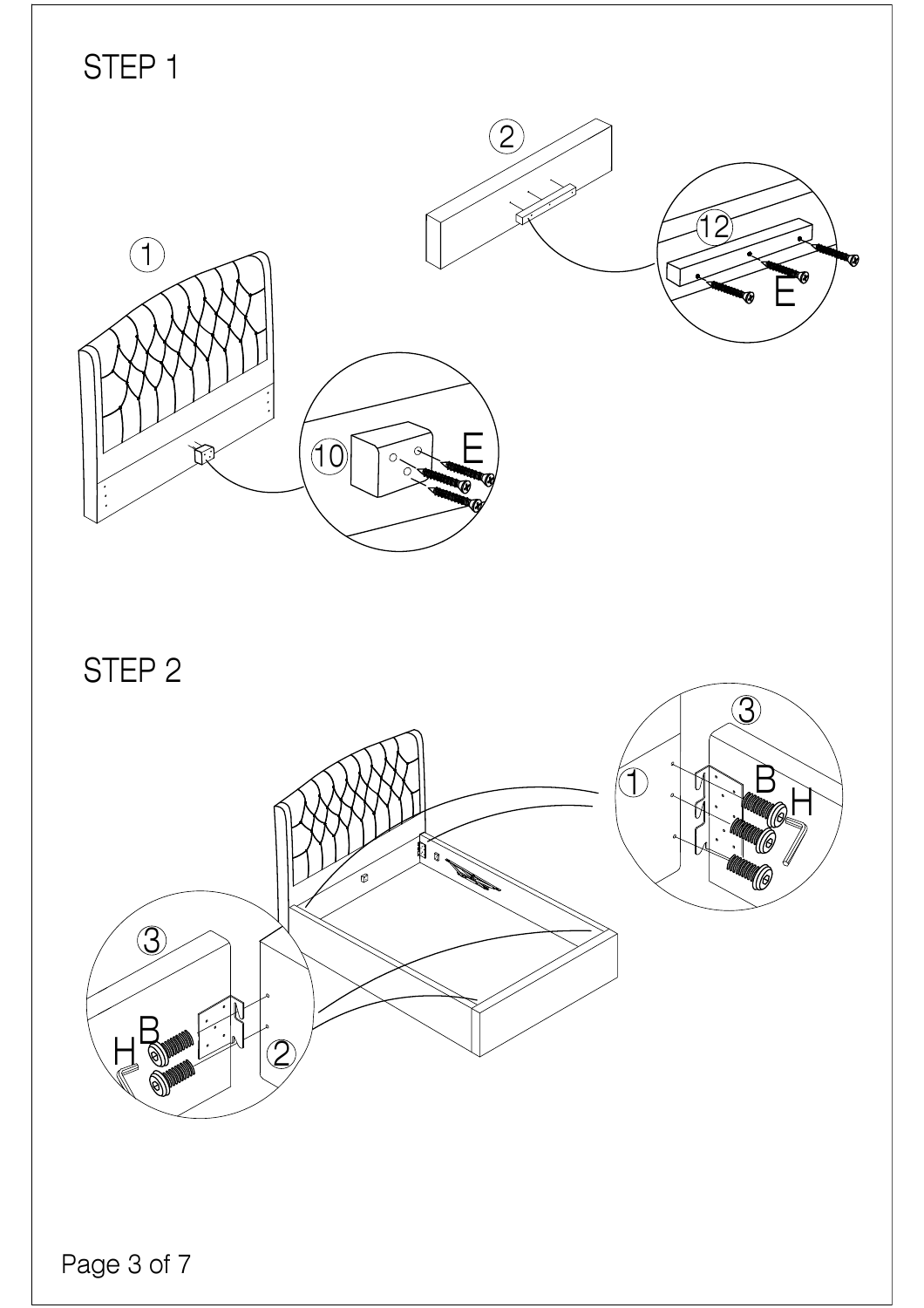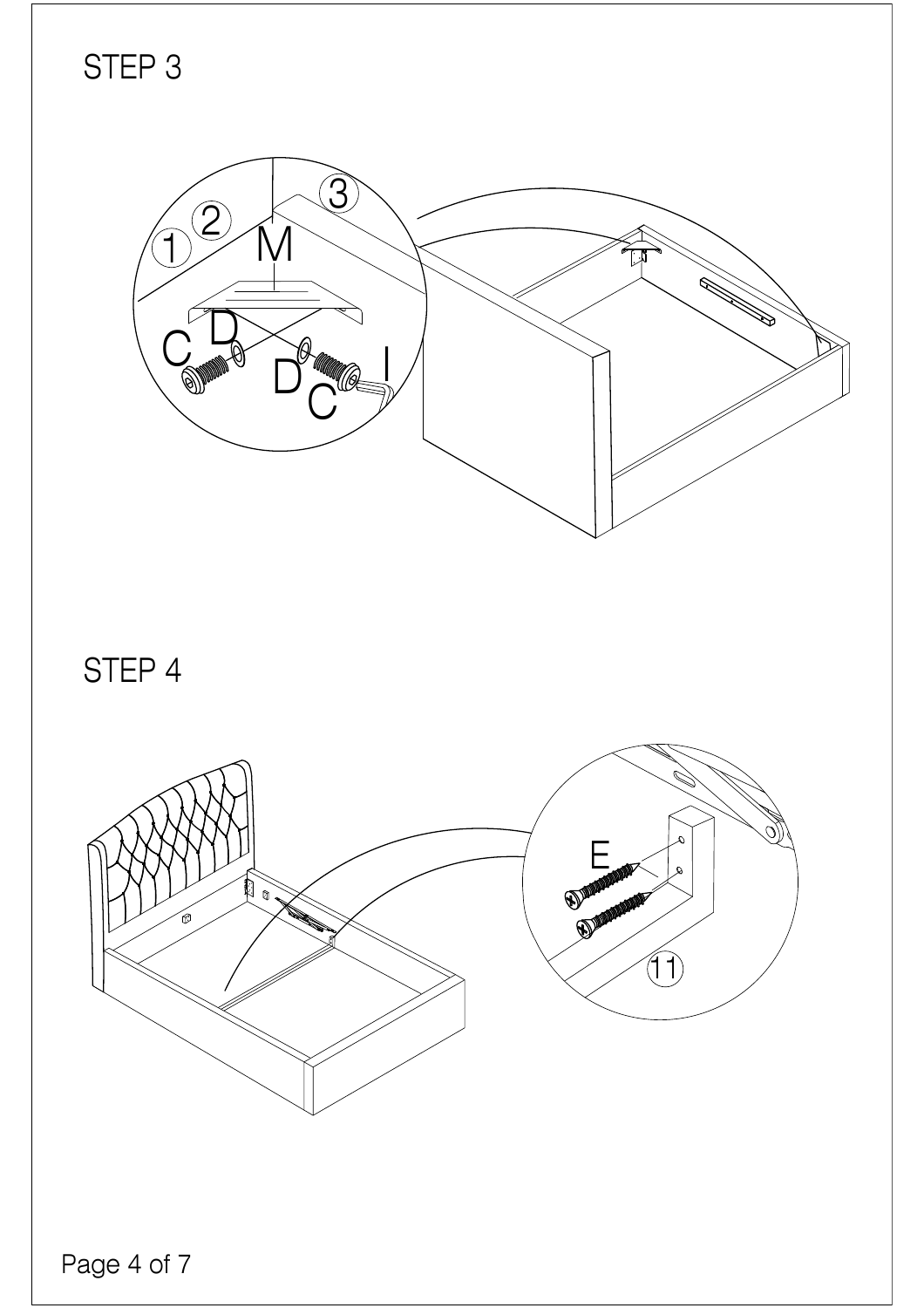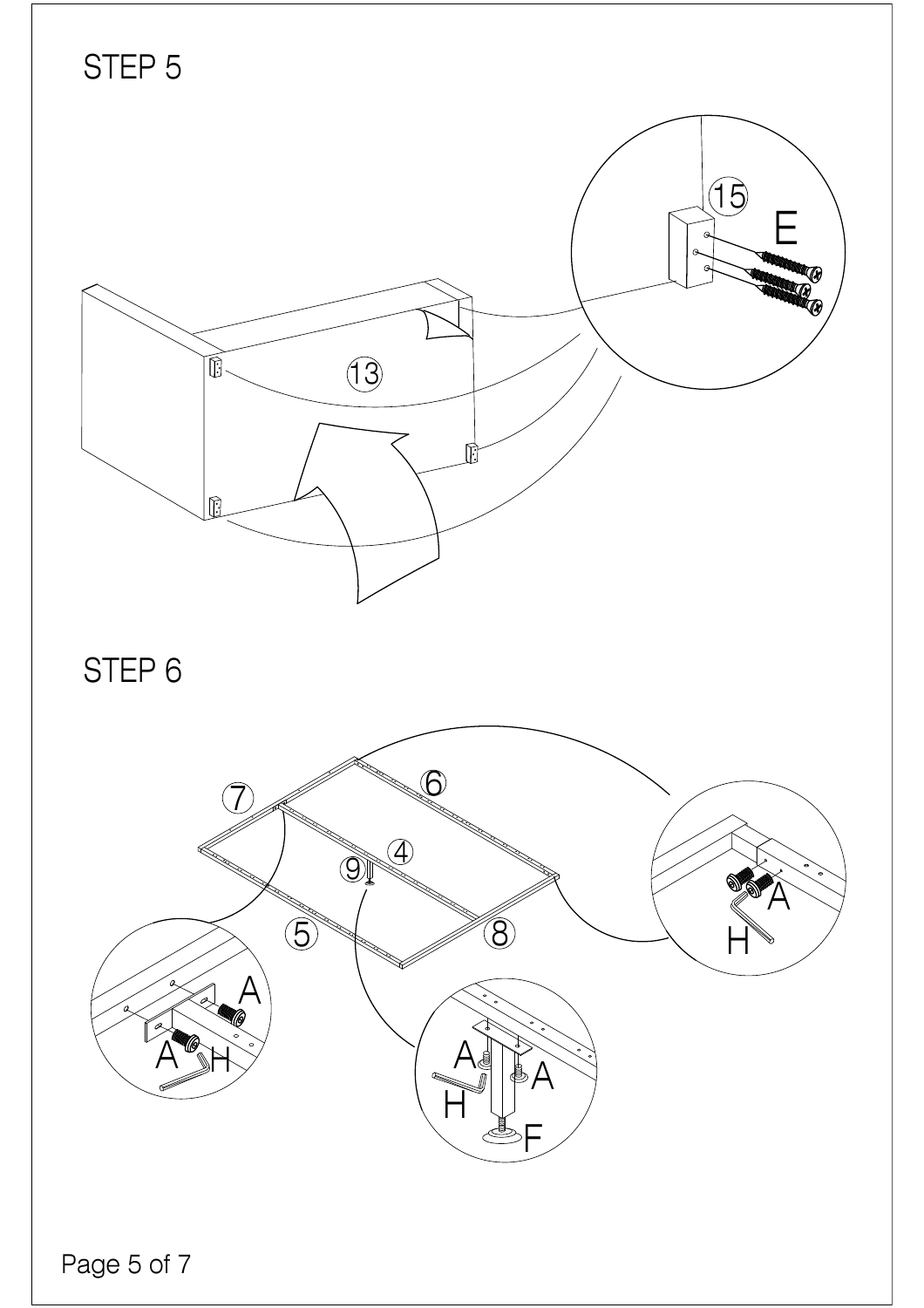